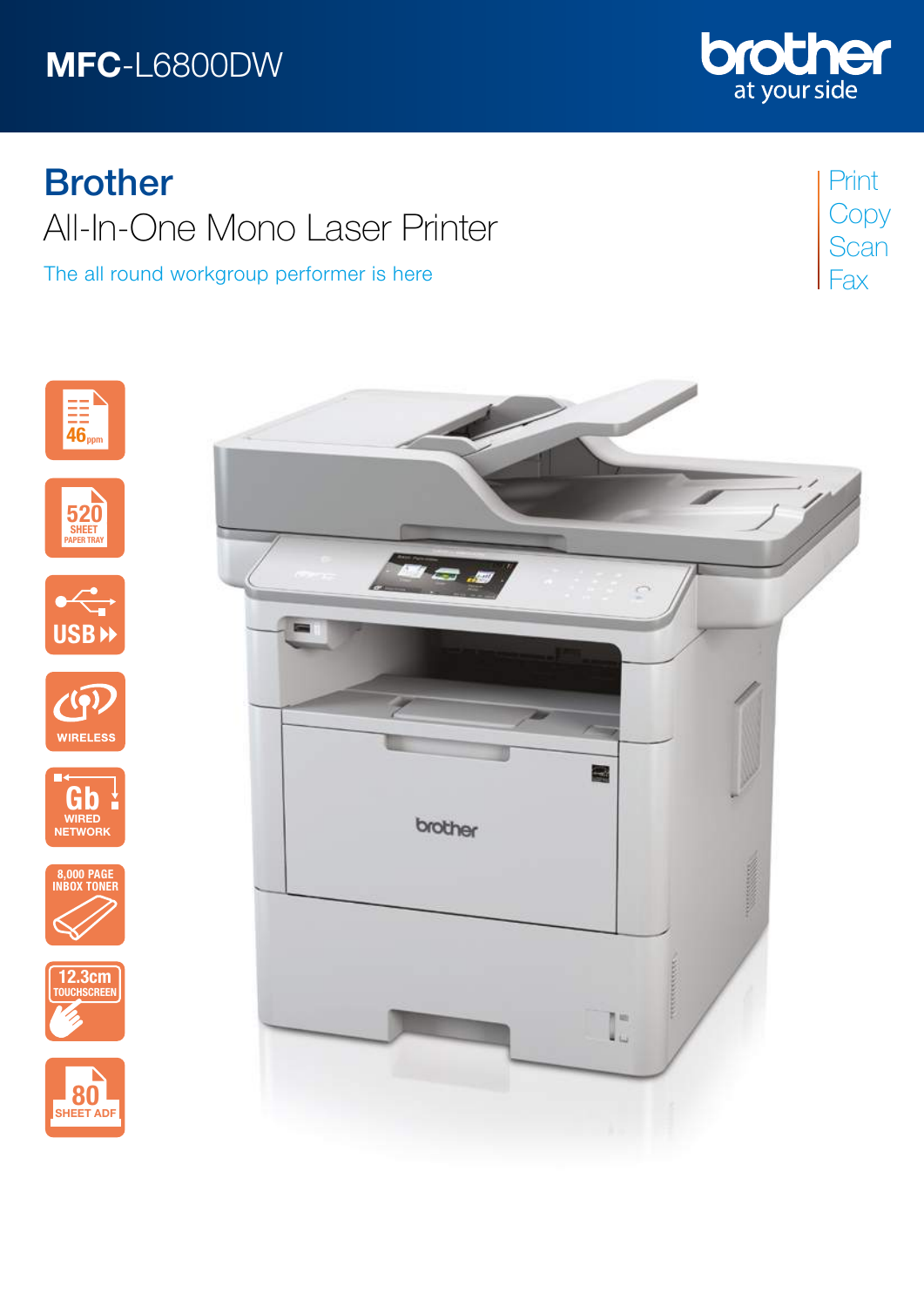# MFC-L6800DW



# Brother All-In-One Mono Laser Printer

The professional all-in-one performer is here



The all-in-one that's designed with the busy office in mind. New improved robust build quality combined with versatile paper handling options gives you outstanding results repeatedly. The new optional super-high-yield toner cartridges significantly reduces your print spend, making this machine the ideal print partner for your office.

# Top Features:

Super-fast print speeds of up to 46ppm

Super-fast scan speeds of up to 100ipm

Combined paper input of 570 sheets

Automatic 2-Sided Printing

High-Yield Replacement Cartridges - Optional super high yield 12,000<sup>1</sup> page toner cartridge

Intuitive 12.3cm touchscreen LCD display

High speed wired (10Base-T/100 Base-TX/1000Base-T) and wireless (IEEE 802.11b/g/n) network interfaces

Integrated NFC Reader

Wi-Fi Direct™

### Maximise Performance

- Significantly increase your workgroup productivity thanks to super-fast print and scan speeds of 46ppm/100ipm
- Maximize performance with high speed wired (10Base-T/100Base-TX/1000Base-T) and wireless (IEEE 802.11b/g/n) network interfaces
- **Business users can easily print from and scan to mobile devices.**
- Streamline workflows and easily print with NFC technology
- The incredible easy to use 12.3cm touchscreen user interface allows users to customise their workflows
- Improved productivity with scanning of up to 50 pages a minute and up to 100ipm when scanning 2-sided

## Complete Piece of Mind-Workgroup Reliability

- New build technology gives complete reliability enabling you to print up to 7,500 pages per month
- **80 page Auto document feeder and high speed scanning for seamless** document management
- Outstanding paper handling options with a standard paper capacity of 570 expandable to 2,650

## Exceptionally low running costs

- **Designed for demanding high volume print environments the MFC-L6800DW** includes an 8,0001 page high yield toner cartridge and can take an optional 12,0001 page toner cartridge to lower your running costs even further
- **There is a range of solutions under the PrintSmart Umbrella that can help you**  reduce your print spend such as business users can easily print from and scan to mobile devices.

## Meeting Your IT Challenges

Modern businesses demand the highest levels of security. With Secure Function Lock 3.0, Active directory connectivity and Internet Protocol Security (IPsec). Plus, the range features Print Archive, Secure Reset and Certificate Management and near field communication (NFC) functionality.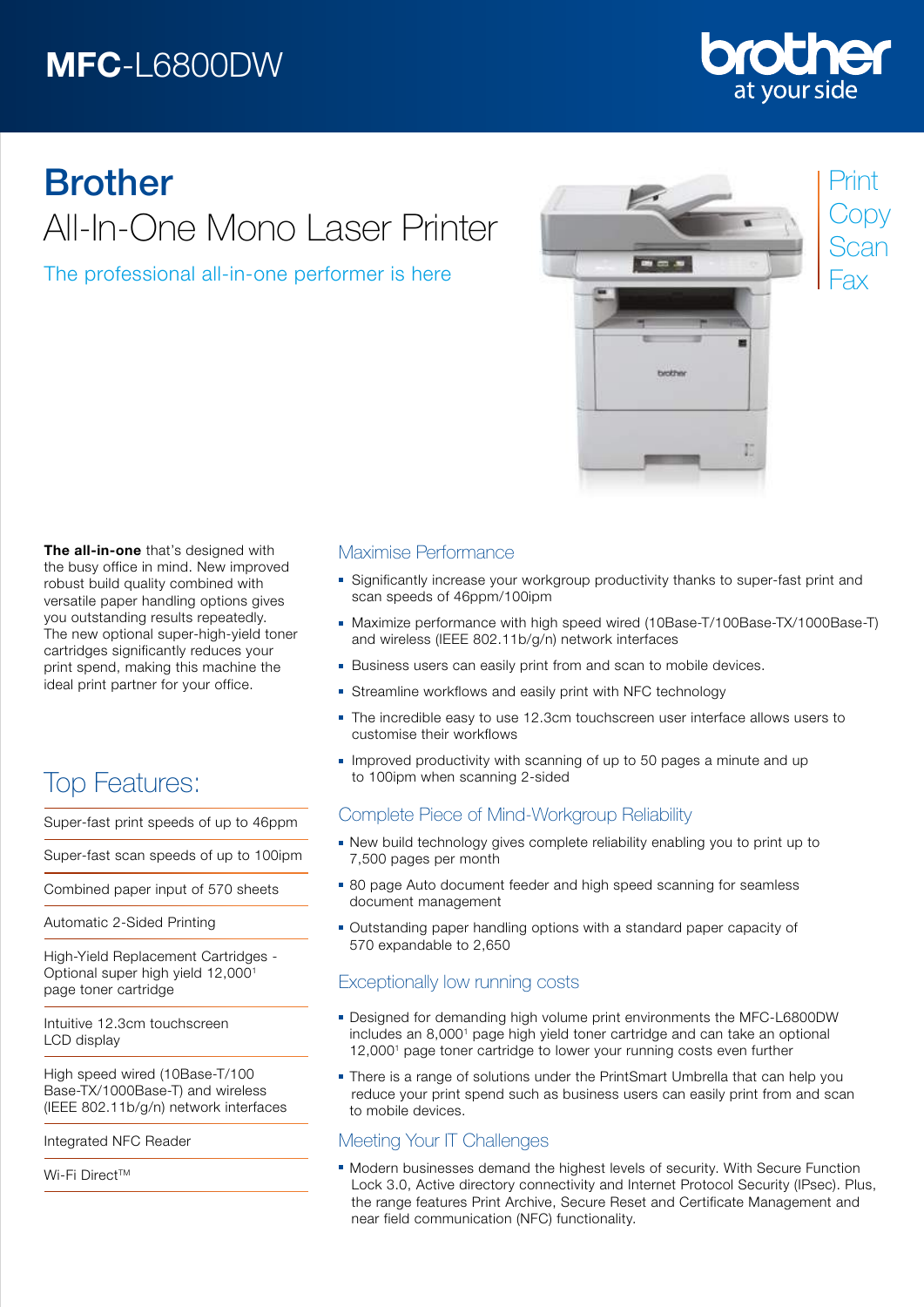#### **General**

| Technology                          | Electrophotographic Laser Printer                                                                                                                                                                            |
|-------------------------------------|--------------------------------------------------------------------------------------------------------------------------------------------------------------------------------------------------------------|
| <b>Laser Classification</b>         | Class 1 Laser Product (IEC60825-1:2007)                                                                                                                                                                      |
| Processor                           | Cortex-A9 800MHz                                                                                                                                                                                             |
| Memory                              | 512MB                                                                                                                                                                                                        |
| Local Interface                     | Hi-Speed USB 2.0                                                                                                                                                                                             |
| Wired Network Interface             | 10Base-T/100Base-TX/1000Base-T                                                                                                                                                                               |
| <b>Colour Touchscreen</b>           | 12.3cm Colour Touchscreen                                                                                                                                                                                    |
| <b>Shortcuts</b>                    | 48                                                                                                                                                                                                           |
| Print                               |                                                                                                                                                                                                              |
| <b>Print Speed Standard (A4)</b>    | Up to 46ppm (pages per minute)                                                                                                                                                                               |
| Print Speed 2-Sided (A4)            | Up to 24 sides per minute<br>(12 sheets per minute)                                                                                                                                                          |
| <b>Resolution</b>                   | Up to 1,200 x 1,200 dpi                                                                                                                                                                                      |
| <b>Quiet Mode</b>                   | A mode to reduce the printing noise by<br>reducing the print speed to 25ppm                                                                                                                                  |
| <b>Automatic 2-Sided Printing</b>   | Print on to both sides of the paper                                                                                                                                                                          |
| <b>FPOT (First Print Out Time)</b>  | Less than 7.5 seconds from ready mode                                                                                                                                                                        |
| Warm Up Time                        | Less than 4.7 seconds from sleep mode                                                                                                                                                                        |
| <b>Print Languages</b>              | PCL6, BR-Script3 (PostScript®3™ Language<br>Emulation), IBM Proprinter XL, Epson FX-850<br>PDF version1.7, XPS version 1.0                                                                                   |
| <b>Embedded Fonts (PCL)</b>         | 66 scalable fonts, 12 bitmap fonts,<br>13 barcodes                                                                                                                                                           |
| <b>Embedded Fonts (Postscript)</b>  | 66 scalable fonts                                                                                                                                                                                            |
| <b>Embedded Barcodes (PCL)</b>      | Code39, Interleaved 2 of 5, FIM<br>(US-PostNet), Post Net (US-PostNet), EAN-8,<br>EAN-13, UPC-A, UPC-E, Codabar, ISBN<br>(EAN), ISBN (UPC-E), Code128 (set A, set B,<br>set C), EAN128 (set A, set B, set C) |
| <b>Printer Functions</b>            |                                                                                                                                                                                                              |
| N-up Printing <sup>3</sup>          | Reduce up to 2, 4, 9, 16 or 25 A4 pages into<br>just one A4 page<br>(Mac, up to 2, 4, 6, 9, or 16)                                                                                                           |
| Poster Printing <sup>4</sup>        | Enlarge 1 A4 page into a poster using 4, 9,<br>16 or 25 A4 pages                                                                                                                                             |
| <b>Watermark Printing4</b>          | Watermark your documents with predefined<br>text or with your own user-defined messages                                                                                                                      |
| <b>ID Printing4</b>                 | Add identification to your printed documents<br>(date & time, short custom message or<br>PC username)                                                                                                        |
| <b>Manual 2-Sided Print4</b>        | Manual 2-sided printing<br>(recommended for media not<br>supported by automatic 2-sided print)                                                                                                               |
| <b>Booklet Printing<sup>4</sup></b> | Print documents in A5 booklet format using<br>automatic or manual 2-sided print                                                                                                                              |
| Skip Blank Page <sup>4</sup>        | Ignores any blank pages in your documents<br>by not printing them                                                                                                                                            |
| Print Profiles <sup>3</sup>         | Store your favourite driver settings as<br>profiles to easily recall them                                                                                                                                    |
| Print Text In Black <sup>4</sup>    | Converts all text in your documents to<br>black when printed                                                                                                                                                 |
| <b>Print Archive<sup>4</sup></b>    | An electronic carbon copy feature that saves<br>an electronic copy of all printed documents<br>as a PDF file                                                                                                 |
| Carbon Copy <sup>4</sup>            | Prints additional copies of the same<br>document to paper taken from additional<br>paper trays                                                                                                               |

#### Printer Driver

 $\overline{a}$ 

| <b>Windows®</b>                                          | Windows <sup>®</sup> 10 (32 & 64 bit editions)<br>Windows® 8 (32 & 64 bit editions)<br>Windows® 7 (32 & 64 bit editions)<br>Windows Vista® (32 & 64 bit editions)<br>Windows® XP Professional (32 & 64 bit<br>editions) Windows® XP Home<br>Windows® Server 2012, 2012R2 & 2008R2 -<br>Windows® Server 2008 (32 & 64 bit editions)<br>Windows® Server 2003 (32 & 64 bit editions) |
|----------------------------------------------------------|-----------------------------------------------------------------------------------------------------------------------------------------------------------------------------------------------------------------------------------------------------------------------------------------------------------------------------------------------------------------------------------|
| Macintosh <sup>5</sup>                                   | OS X 10.8.5, 10.9.x, 10.10.x, 10.11.x                                                                                                                                                                                                                                                                                                                                             |
| Linux <sup>5</sup>                                       | CUPS, LPD/LPRng (32 & 64 bit editions)                                                                                                                                                                                                                                                                                                                                            |
| <b>PostScript Universal</b><br><b>Printer Driver</b>     | Driver for Windows <sup>®</sup> that enables you to print<br>to any network or locally-connected Brother<br>laser printer that supports PostScript                                                                                                                                                                                                                                |
| <b>PCL Driver</b>                                        | Universal PCL5e generic driver                                                                                                                                                                                                                                                                                                                                                    |
| <b>Mobile/Web Based Printing &amp; Scanning</b>          |                                                                                                                                                                                                                                                                                                                                                                                   |
| <b>Brother iPrint&amp;Scan</b><br>(Android)              | Print from, scan to, send faxes, preview<br>received faxes, preview copies and check<br>the machine status from an Android device                                                                                                                                                                                                                                                 |
| <b>Brother iPrint&amp;Scan</b><br>(iPad / iPhone / iPod) | Print from, scan to, send faxes, preview<br>received faxes, preview copies and check<br>the machine status from an iPad / iPhone /<br><b>iPod Touch</b>                                                                                                                                                                                                                           |
| <b>Brother iPrint&amp;Scan</b><br>(Windows® Phone)       | Print from and scan to a smart phone<br>running the Windows <sup>®</sup> Phone Operating<br>System                                                                                                                                                                                                                                                                                |
| <b>Brother Print&amp;Scan</b><br>(Windows® 8 & RT)       | Print from and scan to a Windows® 8 or<br><b>Windows RT Tablet</b>                                                                                                                                                                                                                                                                                                                |
| Google Cloud Print 2.0 <sup>6</sup>                      | Print most common file types from any<br>Google Cloud Print enabled application                                                                                                                                                                                                                                                                                                   |
| <b>AirPrint</b>                                          | Print most common file types from any<br>AirPrint enabled application                                                                                                                                                                                                                                                                                                             |
| Mopria                                                   | Print most common file types from Mopria<br>supported Android devices                                                                                                                                                                                                                                                                                                             |
| Android Print Service Plugin                             | Print from Android devices without a<br>dedicated App                                                                                                                                                                                                                                                                                                                             |
| Evernote™ <sup>6</sup>                                   | Print from and scan to Evernote™ without<br>using a PC                                                                                                                                                                                                                                                                                                                            |
| Box <sup>6</sup>                                         | Print from and scan to Box without using a<br>РC                                                                                                                                                                                                                                                                                                                                  |
| Dropbox <sup>6</sup>                                     | Print from and scan to Dropbox without<br>using a PC                                                                                                                                                                                                                                                                                                                              |
| Google Drive™ <sup>6</sup>                               | Print from and scan to Google Drive™<br>without using a PC                                                                                                                                                                                                                                                                                                                        |
| OneDrive <sup>6</sup>                                    | Print from and scan to Microsoft <sup>®</sup> OneDrive<br>without using a PC                                                                                                                                                                                                                                                                                                      |
| Picasa™ <sup>6</sup>                                     | Print from and scan to Picasa™ without<br>using a PC                                                                                                                                                                                                                                                                                                                              |
| Flickr®6                                                 | Print from and scan to Flickr <sup>®</sup> without using<br>a PC                                                                                                                                                                                                                                                                                                                  |
| Facebook®6                                               | Print from and scan to Facebook <sup>®</sup> without<br>using a PC                                                                                                                                                                                                                                                                                                                |
| OneNote <sup>6</sup>                                     | Scan to Microsoft <sup>®</sup> OneNote without using<br>a PC                                                                                                                                                                                                                                                                                                                      |

1 Approx declared yield value in accordance with ISO/IEC19752.<br>2 Calculated with 80g/m° paper.<br>3 Windows® & Mac® only.<br>5 Optional free download from the Brother Solutions Centre **http://support.brother.com**<br>5 Optional fre

7 Maximum number of printed pages per month can be used to compare designed durability between like Brother products.<br>For maximum printer life, it is best to choose a printer with a duty cycle that far exceeds your print r

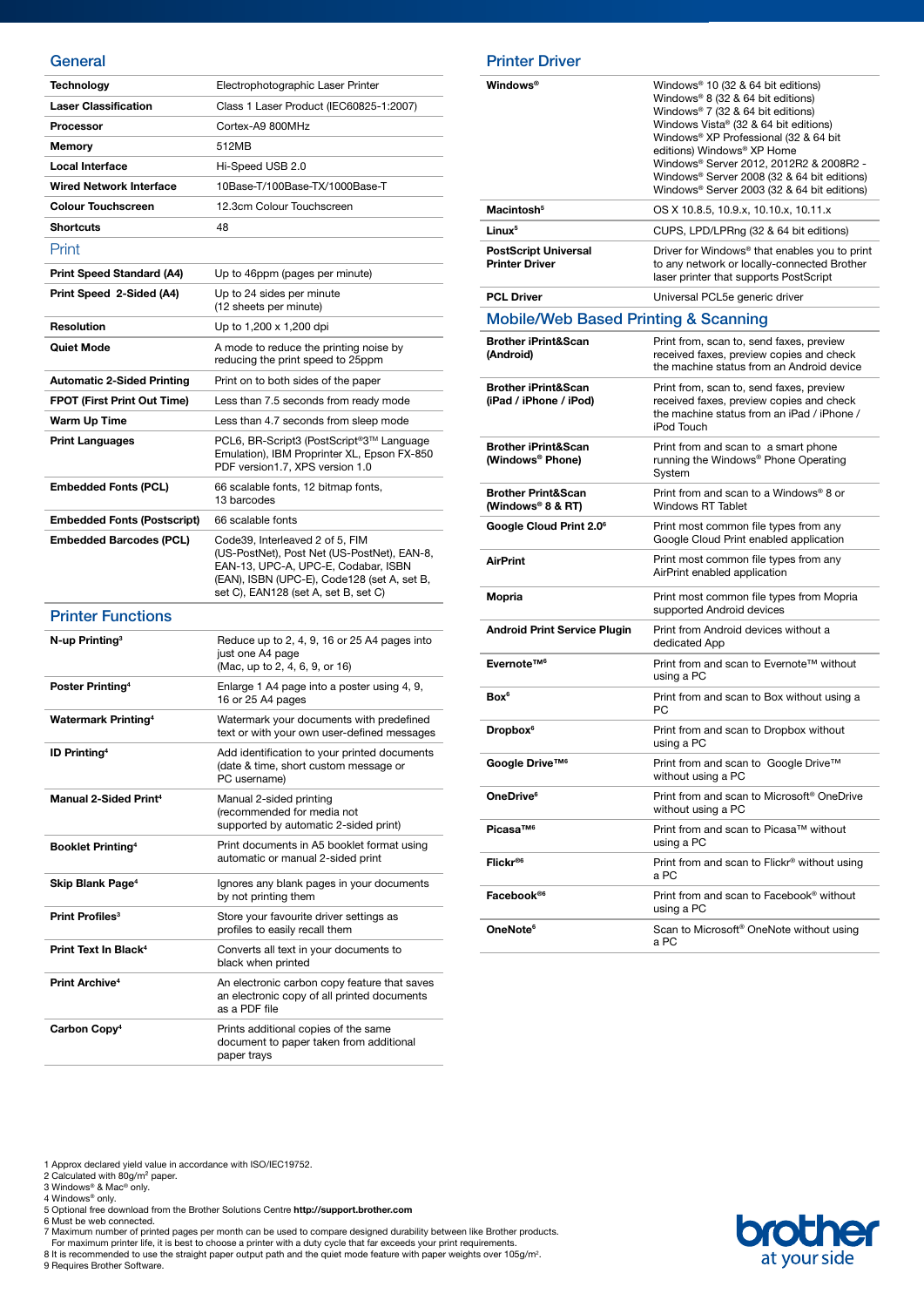| <b>Direct Print</b>                                 | Print directly from a USB flash memory drive.<br>The supported file formats include: PDF<br>version1.7, JPEG, Exif+JPEG, PRN<br>(created by own printer driver), TIFF<br>(scanned by Brother model), XPS version 1.0 |
|-----------------------------------------------------|----------------------------------------------------------------------------------------------------------------------------------------------------------------------------------------------------------------------|
| <b>USB Input Port</b>                               | Rear USB port for use with an external<br>NFC card reader                                                                                                                                                            |
| <b>Direct Scan</b>                                  | Scan directly to a USB flash memory drive.<br>The supported file formats include: PDF,<br>PDF/A, Secure PDF, signed PDF, JPEG,<br><b>XPS, TIFF</b>                                                                   |
| Scan                                                |                                                                                                                                                                                                                      |
| <b>Scanner Type</b>                                 | Dual CIS (Contact Image Sensor)                                                                                                                                                                                      |
| <b>Automatic 2-Sided Scan</b>                       | Yes                                                                                                                                                                                                                  |
| <b>Colour &amp; Mono Scanning</b>                   | Yes                                                                                                                                                                                                                  |
| <b>Scan Speed Mono</b>                              | 50ipm (images per minute)                                                                                                                                                                                            |
| 2 Sided Scan Speed Mono                             | 100ipm (images per minute)                                                                                                                                                                                           |
| <b>Scan Speed Colour</b>                            | 20ipm (images per minute)                                                                                                                                                                                            |
| 2 Sided Scan Speed Colour                           | 34ipm (images per minute)                                                                                                                                                                                            |
| <b>Scan Resolution from ADF</b>                     | Up to 600 x 600dpi                                                                                                                                                                                                   |
| <b>Scan Resolution from</b><br><b>Scanner Glass</b> | Up to 1,200 x 1,200dpi                                                                                                                                                                                               |
| <b>Interpolated Scan Resolution</b>                 | Up to 19,200 x 19,200dpi                                                                                                                                                                                             |
| <b>Colour Depth</b>                                 | 16,777,216 colour variations (24 bit)                                                                                                                                                                                |
| <b>Grey Scale</b>                                   | 256 shades of grey (8 bit)                                                                                                                                                                                           |
| <b>Standard Functions<sup>9</sup></b>               | Scan to USB, E-mail, OCR, Image & File                                                                                                                                                                               |
| <b>Network Scanning</b>                             | Scan to network folder (Windows® only), FTP,<br>SFTP, Email Server, SharePoint & Easy Scan<br>to Email <sup>6</sup>                                                                                                  |
| Cloud Scanning <sup>6</sup>                         | Scan direct to Evernote™, Box, Dropbox,<br>Google Drive™, OneDrive, Picasa, Flickr,<br>Facebook, Evernote™, OneNote                                                                                                  |
| <b>Scan Features</b>                                | Remove Background, Skip Blank Page,<br>ID Scan <sup>4</sup> , 1 to 2 Scan <sup>4</sup> , Auto Deskew<br>from ADF, Split PDF                                                                                          |
| Scan To Microsoft Office <sup>6</sup>               | Scan to Microsoft <sup>®</sup> Word, Microsoft <sup>®</sup> Excel &<br>Microsoft <sup>®</sup> PowerPoint                                                                                                             |
| <b>Scan to Searchable PDF</b>                       | Scan documents to searchable PDF files                                                                                                                                                                               |
| <b>Scan to SharePoint</b>                           | Scan documents directly into SharePoint                                                                                                                                                                              |
| Outline & Scan <sup>6</sup>                         | Draw around items to either scan a section or<br>remove a section from the original document                                                                                                                         |
| Windows® Web Services<br>Scanning                   | Scan direct into Windows®<br>(from Windows® 7 & onwards) without<br>needing to install a scanner driver                                                                                                              |

| <b>Windows®</b>                            | TWAIN, ISIS <sup>5</sup> & WIA<br>Windows® 10 (32 & 64 bit editions),<br>Windows® 8 (32 & 64 bit editions),<br>Windows® 7 (32 & 64 bit editions),<br>Windows Vista® (32 & 64 bit editions),<br>Windows® XP Professional<br>(32 & 64 bit editions) Windows® XP Home<br>(ISIS driver not supported by Windows XP) |
|--------------------------------------------|-----------------------------------------------------------------------------------------------------------------------------------------------------------------------------------------------------------------------------------------------------------------------------------------------------------------|
| Macintosh <sup>5</sup>                     | <b>TWAIN &amp; ICA</b><br>OS X 10.8.5, 10.9.x, 10.10.x, 10.11.x                                                                                                                                                                                                                                                 |
| Linux <sup>5</sup>                         | SANE(32 & 64 bit editions)                                                                                                                                                                                                                                                                                      |
| Copy                                       |                                                                                                                                                                                                                                                                                                                 |
| Speed - (A4)                               | Up to 46cpm (copies per minute)                                                                                                                                                                                                                                                                                 |
| <b>Automatic 2-Sided Copy</b>              | Yes                                                                                                                                                                                                                                                                                                             |
| FCOT (First Copy Time Out)                 | Less than 9.5 seconds from ready mode                                                                                                                                                                                                                                                                           |
| <b>Resolution</b>                          | Up to 1,200 x 600dpi                                                                                                                                                                                                                                                                                            |
| Multi-Copying/Stack/Sort                   | Makes up to 99 copies of each page / Stacks<br>or Sorts                                                                                                                                                                                                                                                         |
| <b>Enlargement/Reduction Ratio</b>         | Reduce or Increase document sizes from<br>25% to 400% in 1% increments                                                                                                                                                                                                                                          |
| N in 1 Copying                             | Allows the user to compress 2 or 4 pages on<br>to a single A4 sheet                                                                                                                                                                                                                                             |
| 2in1 ID Copying                            | Allows the user to copy both sides of an<br>ID card to a single A4 sheet                                                                                                                                                                                                                                        |
| <b>Grey Scale</b>                          | 256 shades of grey (8 bit)                                                                                                                                                                                                                                                                                      |
| <b>Receipt Copying</b>                     | Produces clearer copies of receipts                                                                                                                                                                                                                                                                             |
| Outline & Copy <sup>6</sup>                | Draw around items to either copy a section<br>or remove a section from the original<br>document                                                                                                                                                                                                                 |
| <b>Enlarge Text Copy<sup>6</sup></b>       | Makes reading copied documents easier if<br>the size of the text on the original document<br>is small                                                                                                                                                                                                           |
| <b>NFC Reader</b>                          |                                                                                                                                                                                                                                                                                                                 |
| <b>Integrated NFC Reader</b>               | Supports both NFC cards (for secure<br>authenticaiton with pull print solutions like<br>Brother Print Smart Pro) and Android<br>NFC devices for mobile print and scan                                                                                                                                           |
| <b>External NFC Card Reader</b><br>Support | Support for external NFC readers via the rear<br>USB port                                                                                                                                                                                                                                                       |
| <b>Address Book</b>                        |                                                                                                                                                                                                                                                                                                                 |
| <b>Speed Dials</b>                         | 300 locations for E-mail addresses<br>and fax numbers                                                                                                                                                                                                                                                           |
| <b>Group Dial</b>                          | A combination of up to 20 groups can be<br>stored for broadcasting                                                                                                                                                                                                                                              |
| <b>LDAP</b>                                | The ability to connect to an external LDAP<br>enabled address book, like Microsoft <sup>®</sup><br>Exchange                                                                                                                                                                                                     |

Scanner Driver

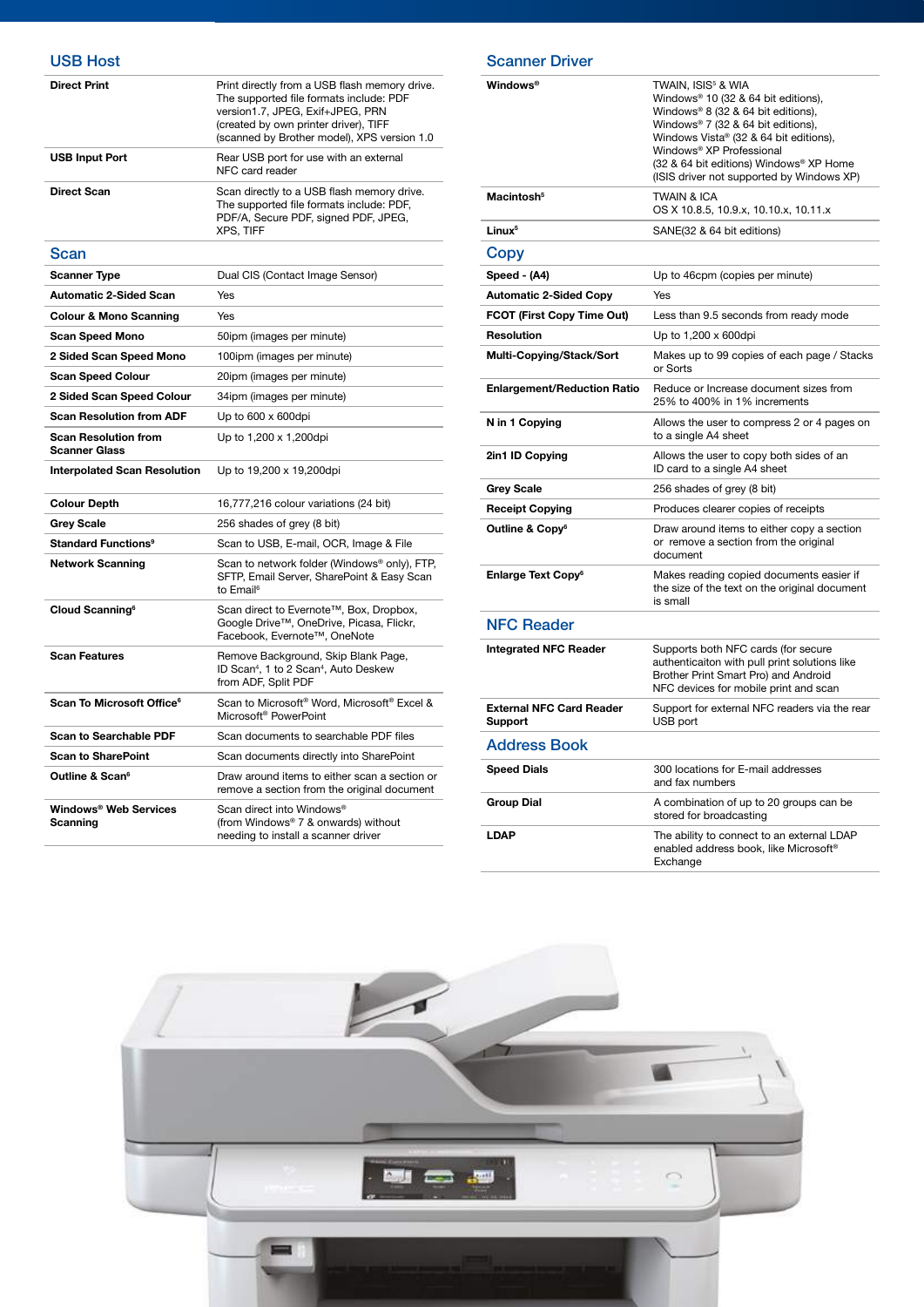| <b>Network &amp; Security</b>                    |                                                                                                                                                                                                                                                                                                                                                                              |
|--------------------------------------------------|------------------------------------------------------------------------------------------------------------------------------------------------------------------------------------------------------------------------------------------------------------------------------------------------------------------------------------------------------------------------------|
| <b>Wired Network</b>                             | Built in Ethernet 10Base-T/100Base-TX<br>/1000Base-T                                                                                                                                                                                                                                                                                                                         |
| <b>Wireless Network</b>                          | IEEE 802.11b/g/n (Infrastructure Mode /<br>Adhoc Mode)                                                                                                                                                                                                                                                                                                                       |
| Wi-Fi Direct™                                    | Print wirelessly without having to go through<br>a wireless access point (both automatic and<br>manual methods supported)                                                                                                                                                                                                                                                    |
| Wireless Set-Up Support                          | Wi-Fi Protected Setup (WPS)                                                                                                                                                                                                                                                                                                                                                  |
| <b>Wireless Applications</b>                     | Vertical Pairing                                                                                                                                                                                                                                                                                                                                                             |
| <b>Network Protocols</b>                         | TCP/IP (IPv4 and IPv6)                                                                                                                                                                                                                                                                                                                                                       |
| IP <sub>v</sub> 4                                | ARP, RARP, BOOTP, DHCP, APIPA(Auto IP),<br>WINS/NetBIOS name resolution, DNS Re-<br>solver, mDNS, LLMNR responder, LPR/LPD,<br>Custom Raw Port/Port9100, POP3, SMTP<br>Client, IPP/IPPS, FTP Client and Server,<br>CIFS Client, TELNET Server, SNMPv1/v2c/<br>v3, HTTP/HTTPS server, TFTP client and<br>server, ICMP, Web Services (Print/Scan),<br>SNTP Client, LDAP, IMAP4 |
| IPv6 (Off by Default)                            | NDP, RA, DNS resolver, mDNS, LLMNR<br>responder, LPR/LPD, Custom Raw Port/<br>Port9100, IPP/IPPS, POP3, SMTP Client,<br>FTP Client and Server, CIFS Client, TELNET<br>Server, SNMPv1/v2c, HTTP/HTTPS server,<br>TFTP client and server, ICMPv6, SNTP<br>Client, LDAP, Web Services (Print/Scan),<br>IMAP4                                                                    |
| <b>Wired Network Security</b>                    | APOP, SMTP-AUTH, SSL/TLS (IPPS, HTTPS,<br>SMTP, POP3, IMAP4), SNMP v3, Kerberos,<br>IPsec, 802.1x (EAP-MD5, EAP-FAST, PEAP,<br>EAP-TLS, EAP-TTLS)                                                                                                                                                                                                                            |
| <b>Wireless Network Security</b>                 | WEP 64/128 bit, WPA-PSK (TKIP/AES),<br>WPA2-PSK (AES), APOP, SMTP-AUTH, SSL/<br>TLS (IPPS, HTTPS, SMTP, POP3, IMAP4),<br>SNMP v3, Kerberos, IPsec, 802.1x (LEAP,<br>EAP-FAST, PEAP, EAP-TLS, EAP-TTLS)                                                                                                                                                                       |
| Print Log to Network <sup>4</sup>                | Records printing activities from each<br>individual user, including network username,<br>name of document printed and number of<br>pages, to a file on a network                                                                                                                                                                                                             |
| <b>E-mail Notifications</b>                      | Automatically have the device send e-mail<br>alerts when it requires attention, such as<br>when the toner is low or needs replacing                                                                                                                                                                                                                                          |
| <b>E-mail Reports</b>                            | Receive usage reports on a regular basis<br>via e-mail                                                                                                                                                                                                                                                                                                                       |
| <b>IP Filter</b>                                 | Restrict which network users can or cannot<br>access the device over the network<br>(IPv4 only)                                                                                                                                                                                                                                                                              |
| <b>Secure Function Lock 3.0</b>                  | Restrict activity to individual or groups of<br>users over a network. Can be used with PC<br>User Login Name for up to 200 users                                                                                                                                                                                                                                             |
| <b>Active Directory</b><br><b>Authentication</b> | Retrieve stored print jobs & control access to<br>the devices functionality by using credentials<br>from Active Directory                                                                                                                                                                                                                                                    |
| <b>LDAP Authentication</b>                       | Retrieve stored print jobs & control access<br>to the devices functionality using credentials<br>from an LDAP supported database                                                                                                                                                                                                                                             |
| <b>Setting Lock</b>                              | Secures access to the devices control panel<br>by locking it                                                                                                                                                                                                                                                                                                                 |
| Secure Print <sup>3</sup>                        | Protect print jobs with a 4 digit release code<br>required at the device in order for them to<br>be printed                                                                                                                                                                                                                                                                  |

### Fleet Management Tools

| Unattended Installer <sup>4</sup>                                | Ability to centrally deploy and customise our<br>drivers and software                                                                                                                                                                                                                                                                                                                                                                             |
|------------------------------------------------------------------|---------------------------------------------------------------------------------------------------------------------------------------------------------------------------------------------------------------------------------------------------------------------------------------------------------------------------------------------------------------------------------------------------------------------------------------------------|
| MSI Installer <sup>4</sup>                                       | Modular installers that can be distributed<br>through Active Directory®                                                                                                                                                                                                                                                                                                                                                                           |
| <b>Embedded Web Server</b>                                       | Web based print management software<br>embedded onto the device                                                                                                                                                                                                                                                                                                                                                                                   |
| <b>BRAdmin Professional 3485</b>                                 | LAN/WAN management software                                                                                                                                                                                                                                                                                                                                                                                                                       |
| <b>Driver Deployment Wizard<sup>4</sup></b>                      | Easily create print drivers for hassle free<br>deployment over your network                                                                                                                                                                                                                                                                                                                                                                       |
| <b>Developers</b>                                                |                                                                                                                                                                                                                                                                                                                                                                                                                                                   |
| <b>Brother Solutions</b><br>Interface (BSI)                      | Create powerful cloud and on premise<br>solutions directly integrating the advanced<br>print, scan and security capabilities of<br>Brother scanners, printers and all in ones.<br>For more information visit:<br>www.brother.eu/developers                                                                                                                                                                                                        |
| <b>PrintSmart Solutions (optional)</b>                           |                                                                                                                                                                                                                                                                                                                                                                                                                                                   |
| <b>PrintSmart Cost Control</b>                                   | Monitor and control printing costs for all<br>Brother and 3rd party devices                                                                                                                                                                                                                                                                                                                                                                       |
| <b>PrintSmart SecurePro</b>                                      | Secure pull printing plus the benefits of<br><b>PrintSmart CostControl</b>                                                                                                                                                                                                                                                                                                                                                                        |
| <b>PrintSmart Mobile</b>                                         | Printing from any mobile device easily<br>and securely                                                                                                                                                                                                                                                                                                                                                                                            |
| <b>PrintSmart MobileZone</b>                                     | Add printing as a service to your business<br>from any mobile device easily and securely                                                                                                                                                                                                                                                                                                                                                          |
| For more information on<br><b>PrintSmart Solutions visit:</b>    |                                                                                                                                                                                                                                                                                                                                                                                                                                                   |
| <b>Standard Paper Handling</b>                                   |                                                                                                                                                                                                                                                                                                                                                                                                                                                   |
| Paper Input <sup>2</sup>                                         | Lower Tray - 520 sheets<br>Multi Purpose Tray - 50 sheets<br>Automatic Document Feeder (ADF) -                                                                                                                                                                                                                                                                                                                                                    |
|                                                                  | 80 sheets                                                                                                                                                                                                                                                                                                                                                                                                                                         |
| Paper Output <sup>2</sup>                                        | Face Down - 250 sheets<br>Face Up (Straight Paper Path) - 10 sheets                                                                                                                                                                                                                                                                                                                                                                               |
| <b>Optional Paper Handling</b>                                   |                                                                                                                                                                                                                                                                                                                                                                                                                                                   |
| Paper Input <sup>2</sup>                                         | 250 sheet tray (LT-5505)<br>520 sheet tray (LT-6505)<br>Maximum of 2 optional trays<br>(LT-6505 & LT-5505 can be used together)<br>4 x 520 sheet tower tray (TT-4400)                                                                                                                                                                                                                                                                             |
|                                                                  |                                                                                                                                                                                                                                                                                                                                                                                                                                                   |
| <b>Media Specification</b><br>Media Types & Weights <sup>8</sup> | <b>Standard &amp; Optional Trays -</b><br>plain, recycled, coloured and letterhead<br>paper (between 60 - 120g/m2)<br>Multi Purpose Tray -<br>plain, recycled, bond, coloured and<br>letterhead paper (between 60 - 200g/m <sup>2</sup> )<br><b>Automatic Document Feeder (ADF) -</b><br>plain, recycled, coloured and letterhead<br>paper (between 64 - 90g/m <sup>2</sup> )<br>2-sided Print - plain & recycled paper<br>(between 60 - 105g/m2) |
| <b>Envelope &amp; Label Printing</b>                             | Yes, from the Multi Purpose Tray: support for<br>10 envelopes up to 10mm total thickness                                                                                                                                                                                                                                                                                                                                                          |
| <b>Media Sizes</b><br><b>Paner Innut / Output Sensors</b>        | <b>Standard Tray</b> - A4, Letter, A5, A5 (Long<br>Edge), A6, Executive, Legal, Folio,<br>Mexico Legal, India Legal<br><b>Optional Tray -</b><br>A4, Letter, A5, Executive, Legal, Folio,<br>Mexico Legal, India Legal<br>Multi Purpose (MP) Tray - Width: 76.2mm<br>to 215.9mm x Length: 127mm to 355.6mm<br><b>Automatic Document Feeder (ADF) -</b><br>Width: 105mm to 215.9mm x Length:<br>147.3mm to 355.6mm<br>2-sided Print - A4           |

1 Approx declared yield value in accordance with ISO/IEC19752.<br>2 Calculated with 80g/m<sup>2</sup> paper.<br>3 Windows® & Mac® only.<br>4 Windows® only.<br>5 Optional free download from the Brother Solutions Centre **http://support.brother.c** 

#### Paper Input / Output Sensors

| Input  | Onscreen & optional email alerts notifying<br>you when any of the paper input trays are<br>nearly empty or empty |
|--------|------------------------------------------------------------------------------------------------------------------|
| Output | Onscreen & optional email alerts notifying<br>you when any of the paper output trays are<br>full                 |